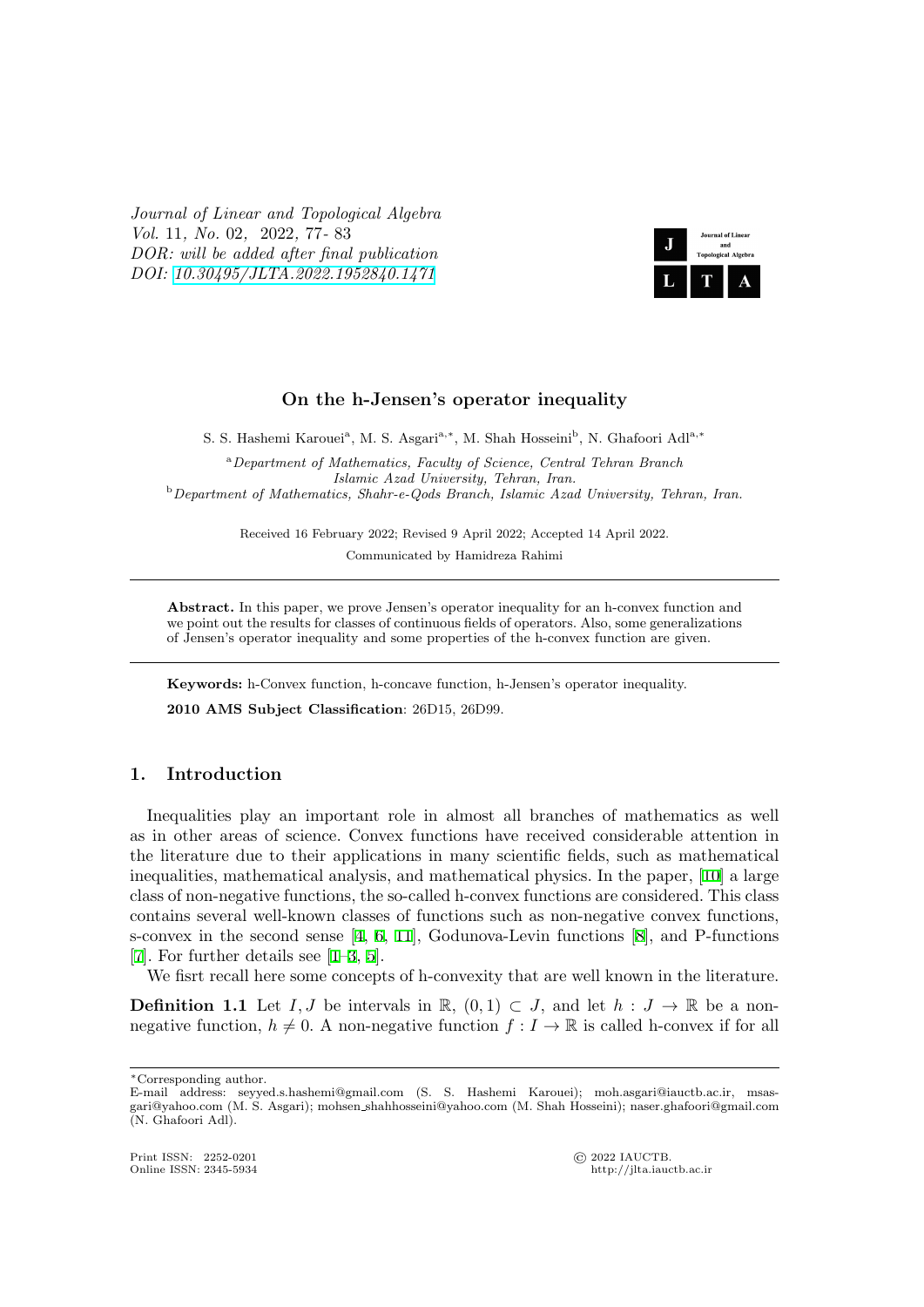$x, y \in I, \lambda \in (0, 1)$ , we have

<span id="page-1-0"></span>
$$
f(\lambda x + (1 - \lambda)y) \le h(\lambda)f(x) + h(1 - \lambda)f(y).
$$
 (1)

If the inequality in (1) is reversed, then *f* is said to be h-concave.

*Remark 1 It follows from the above definition that if f is a non-zero h-convex (hconcave)* function then  $h(\lambda) + h(1 - \lambda) \geq 1$   $(h(\lambda) + h(1 - \lambda) \leq 1)$  for all  $\lambda \in (0, 1)$ *.* 

**Definition 1.2** A [no](#page-1-0)n-negative function  $h: J \to \mathbb{R}$  is said to be a super-multiplicative function if

<span id="page-1-1"></span>
$$
h(xy) \geqslant h(x)h(y) \tag{2}
$$

for all  $x, y \in J$ . If inequality (2) is reversed, then h is said to be a submultiplicative function. If the equality holds in (2), then *h* is said to be a multiplicative function.

*Example* 1.3 Let  $0 < a < b$  and  $h \neq 0$  be a non-negative function such that  $h(\lambda) \geq \lambda$ for all  $\lambda \in (0,1)$ . Then the func[ti](#page-1-1)on f defined by

$$
f: I = [a, b] \to \mathbb{R}, \qquad f(x) = \begin{cases} a x \neq \frac{a+b}{2} \\ b x = \frac{a+b}{2} \end{cases}
$$

is a non-convex function, but it is h-convex. In addition, if  $h(\lambda) \leq \lambda$  for all  $\lambda \in (0,1)$ then the function *f* defined by

$$
f: I = [a, b] \to \mathbb{R}, \qquad f(x) = \begin{cases} b & x \neq \frac{a+b}{2} \\ a & x = \frac{a+b}{2} \end{cases}
$$

is a non-concave function, but it is h-concave. Moreover, if  $h \neq 0$  is a non-negative function such that  $h(\lambda) \geqslant \lambda$  (resp.,  $h(\lambda) \leqslant \lambda$ ), then every convex (resp., concave) function is h-convex (resp., h-concave).

If *h* is a super-multiplicative or a submultiplicative function, then some very interesting results for h-convex functions are arised. For example, we give a simple characterization of h-convex functions, which is analogous to the characterization of convex functions.

**Theorem 1.4** Let  $h : [0, +\infty) \to \mathbb{R}$  be a super-multiplicative function. Let  $f : I \to \mathbb{R}$ be a h-convex function. Then for  $x, y, z \in I$ ,  $x < y < z$  the following inequality holds:

<span id="page-1-2"></span>
$$
h(z-x)f(y) \leqslant h(z-y)f(x) + h(y-x)f(z). \tag{3}
$$

Moreover, if *h* is multiplicative then h-convexity *f* is equivalent to (3).

**Proof.** Let *f* be h-convex and  $x, y, z \in I$ ,  $x < y < z$ . Then we have

$$
f(y) = f\left(\frac{z-y}{z-x}x + \frac{y-x}{z-x}z\right) \leq h\left(\frac{z-y}{z-x}\right)f(x) + h\left(\frac{y-x}{z-x}\right)f(z)
$$

$$
\leq h(z-y)f(x) + \frac{h(y-x)}{h(z-x)}f(z),
$$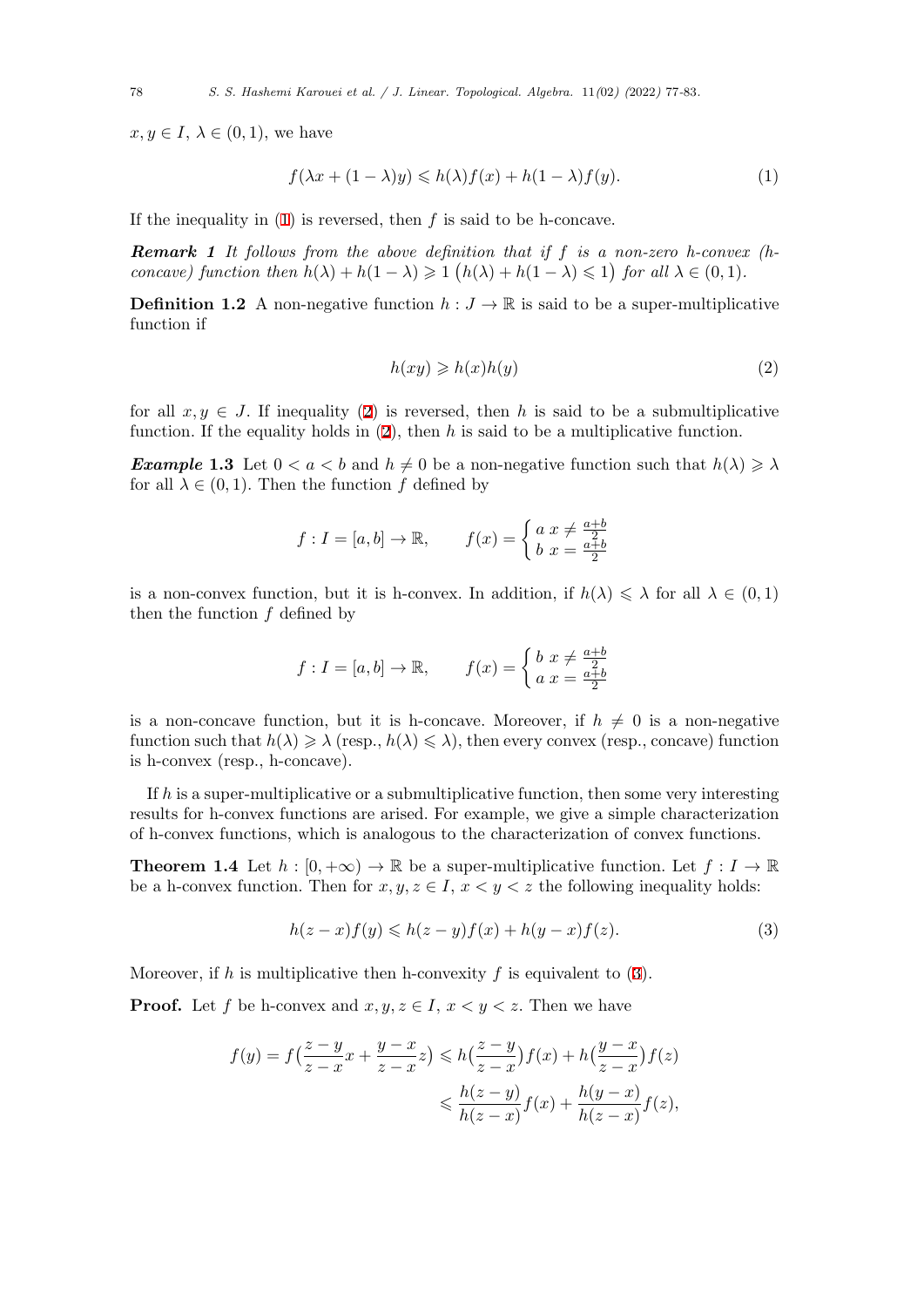which imply that (3). To prove the moreover part, suppose  $x, y \in I$  with  $x < y$  and  $0 < \lambda < 1$ . Then  $x < \lambda x + (1 - \lambda)y < y$  and by the assumptions we have

$$
h(y-x)f(\lambda x + (1-\lambda)y) \leq h(y-\lambda x - (1-\lambda)y)f(x) + h(\lambda x + (1-\lambda)y - x)f(y)
$$

and

$$
h(y-x)f(\lambda x+(1-\lambda)y)\leq h(\lambda(y-x))f(x)+h((1-\lambda)(y-x))f(y).
$$

Thus

$$
h(y-x)f\big(\lambda x+(1-\lambda)y\big)\leqslant h(y-x)h(\lambda)f(x)+h(y-x)h(1-\lambda)f(y).
$$

Dividing both sides of this inequality by  $h(y-x)$  completes the proof. ■

Similarly, there is the following characterization of h-concave functions.

**Corollary 1.5** Let  $h : [0, +\infty) \to \mathbb{R}$  be a submultiplicative function and  $f : I \to \mathbb{R}$  be a h-concave function. Then for  $x, y, z \in I$ ,  $x < y < z$  the following inequality holds:

<span id="page-2-0"></span>
$$
h(z-x)f(y) \geqslant h(z-y)f(x) + h(y-x)f(z). \tag{4}
$$

Moreover, if *h* is multiplicative then h-concavity *f* is equivalent to (4).

We begin with the following variant of Jensen's inequality which we call the h-Jensen's inequality.

**Theorem 1.6** Suppose that *I, J* are i[n](#page-2-0)tervals in R,  $(0,1) \subset J$ , and  $h : J \to \mathbb{R}$  is a non-negative super-multiplicative function,  $h \neq 0$ . Let  $f : I \to \mathbb{R}$  be a h-convex function. Then for every  $x_i \in I$  and all  $t_i \geq 0$  with  $\sum_{i=1}^{n}$ *i*=1  $t_i = 1$ , we have

$$
f\left(\sum_{i=1}^{n} t_i x_i\right) \leqslant \sum_{i=1}^{n} h(t_i) f(x_i), \quad n \in \mathbb{N}, \ n \geqslant 2. \tag{5}
$$

If *h* is submultiplicative and *f* is h-concave, then inequality (5) is reversed.

**Proof.** We proceed by induction on *n*. For  $n = 2$  it is just (1). Now, if (5) holds for  $k = n - 1$ , then given  $t_i \geqslant 0, x_i \in I$  and  $\sum_{i=1}^{n}$ *i*=1  $t_i = 1$ . Define  $s_i = \frac{t_i}{1}$  $\frac{v_i}{1 - t_n}$  for all  $i = 1, \dots, n-1$ . Then we have

$$
\sum_{i=1}^{n} t_i x_i = (1 - t_n) \left( \sum_{i=1}^{n-1} s_i x_i \right) + t_n x_n.
$$

So applying the h-convexity of *f*, we have

$$
f\left(\sum_{i=1}^n t_i x_i\right) \leq h(1-t_n) f\left(\sum_{i=1}^{n-1} s_i x_i\right) + h(t_n) f(x_n).
$$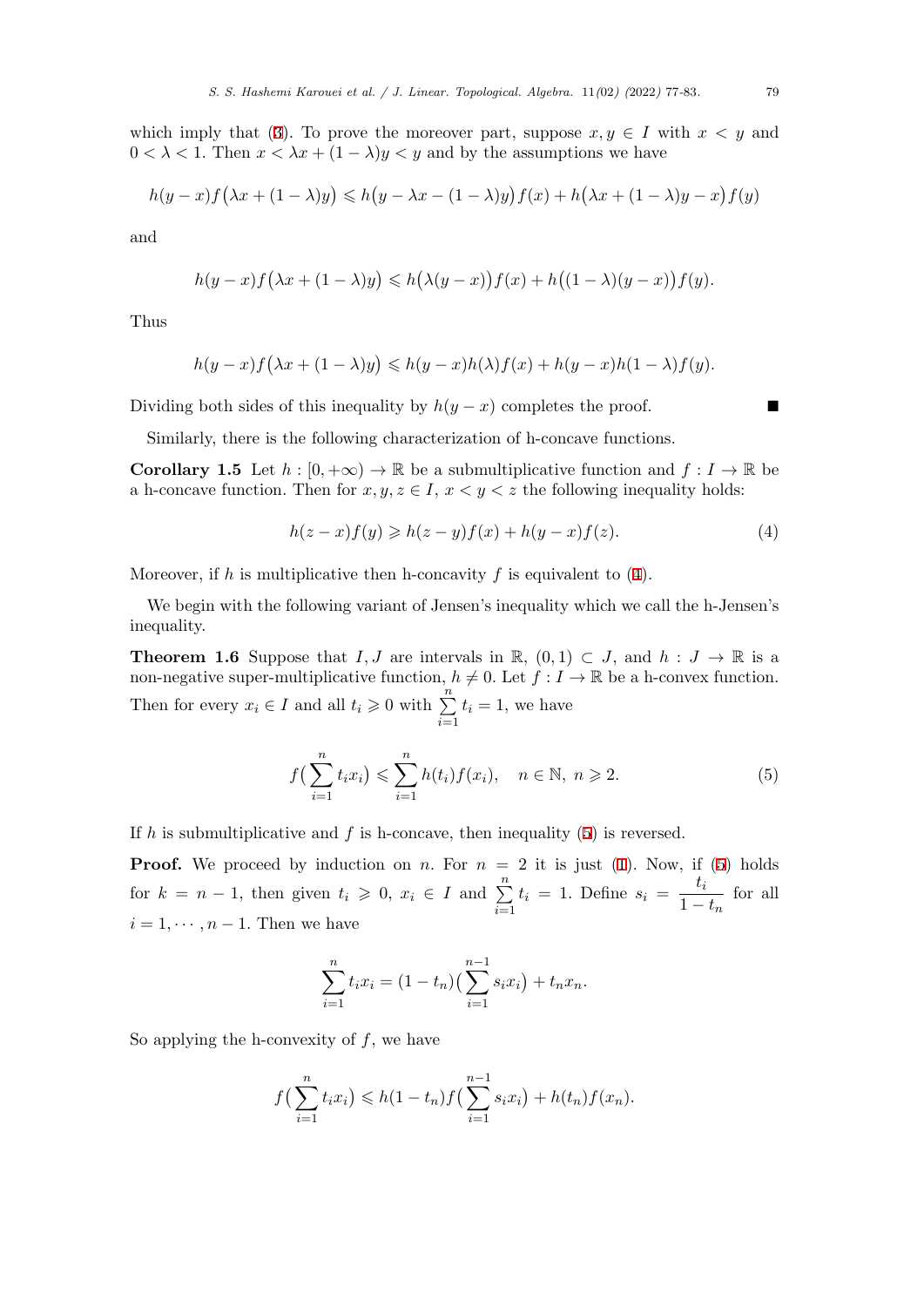Now, by inductive hypothesis, we have

$$
f\left(\sum_{i=1}^{n} t_i x_i\right) \leq h(1-t_n) \sum_{i=1}^{n-1} h(s_i) f(x_i) + h(t_n) f(x_n)
$$
  

$$
\leq h(1-t_n) \sum_{i=1}^{n-1} \frac{h(t_i)}{h(1-t_n)} f(x_i) + h(t_n) f(x_n) = \sum_{i=1}^{n} h(t_i) f(x_i).
$$

**Corollary 1.7** Let  $h \neq 0$  be a non-negative super-multiplicative and let  $f: I \to \mathbb{R}$  be a h-convex. Then

$$
f\left(t^{-1}\sum_{i=1}^{n}t_{i}x_{i}\right) \leqslant (h(t))^{-1}\sum_{i=1}^{n}h(t_{i})f(x_{i})
$$
\n(6)

■

for all  $t_i \geqslant 0, x_i \in I$  and  $0 \neq t = \sum^n$ *i*=1  $t_i$ . Moreover, if *h* is submultiplicative and *f* is h-concave, then inequality (6) is reversed.

**Corollary 1.8** Let  $h \neq 0$  be a non-negative super-multiplicative and let  $f: I \to \mathbb{R}$  be a h-convex. Then

$$
f(n^{-1}\sum_{i=1}^{n}x_i) \leq (h(n))^{-1}\sum_{i=1}^{n}f(x_i)
$$
 (7)

for all  $n \in \mathbb{N}$ , and  $x_i \in I$ . Moreover, if h is submultiplicative and f is h-concave, then inequality (7) is reversed.

## **2. h-Jensen's operator inequality**

In what follows,  $A$  and  $B$  are  $C^*$ -algebras. We denote by  $A_h$  the real subspace of all self-adjoint elements in  $\mathcal A$  and by  $\mathcal A_+$  the set of all positive elements in  $\mathcal A$ . Here the symbol  $1_A$  denotes the identity operator in *A*. We write  $x \in A_+(x \geq 0)$  to mean that  $x \in A_h$  and  $\text{Sp}(x) \subset [0, +\infty)$ . If  $x - y \geq 0$ , then we write  $x \geq y$ . A linear map  $\Phi : A \to B$ is positive if  $\Phi(x) \geq 0$  whenever  $x \geq 0$ . It is said to be unital if  $\Phi(1_{\mathcal{A}}) = 1_{\mathcal{B}}$ . For a real-valued function *f* of a real variable and a self-adjoint element  $x \in A_h$ , the value  $f(x)$  is understood by means of the functional calculus for self-adjoint operators.

**Definition 2.1** A non-negative continuous function  $f: I \to \mathbb{R}$  is said to be operator h-convex if

$$
f(\lambda A + (1 - \lambda)B) \leq h(\lambda)f(A) + h(1 - \lambda)f(B)
$$
\n(8)

holds for each  $\lambda \in [0,1]$  and every pair of self-adjoint operators A and B acting on an infinite dimensional Hilbert space  $\mathcal H$  with spectra in *I*. If the inequality in (8) is reversed, then *f* is said to be operator h-concave.

The following example shows that if a function is convex, there is no guarantee that it is an operator h-convex.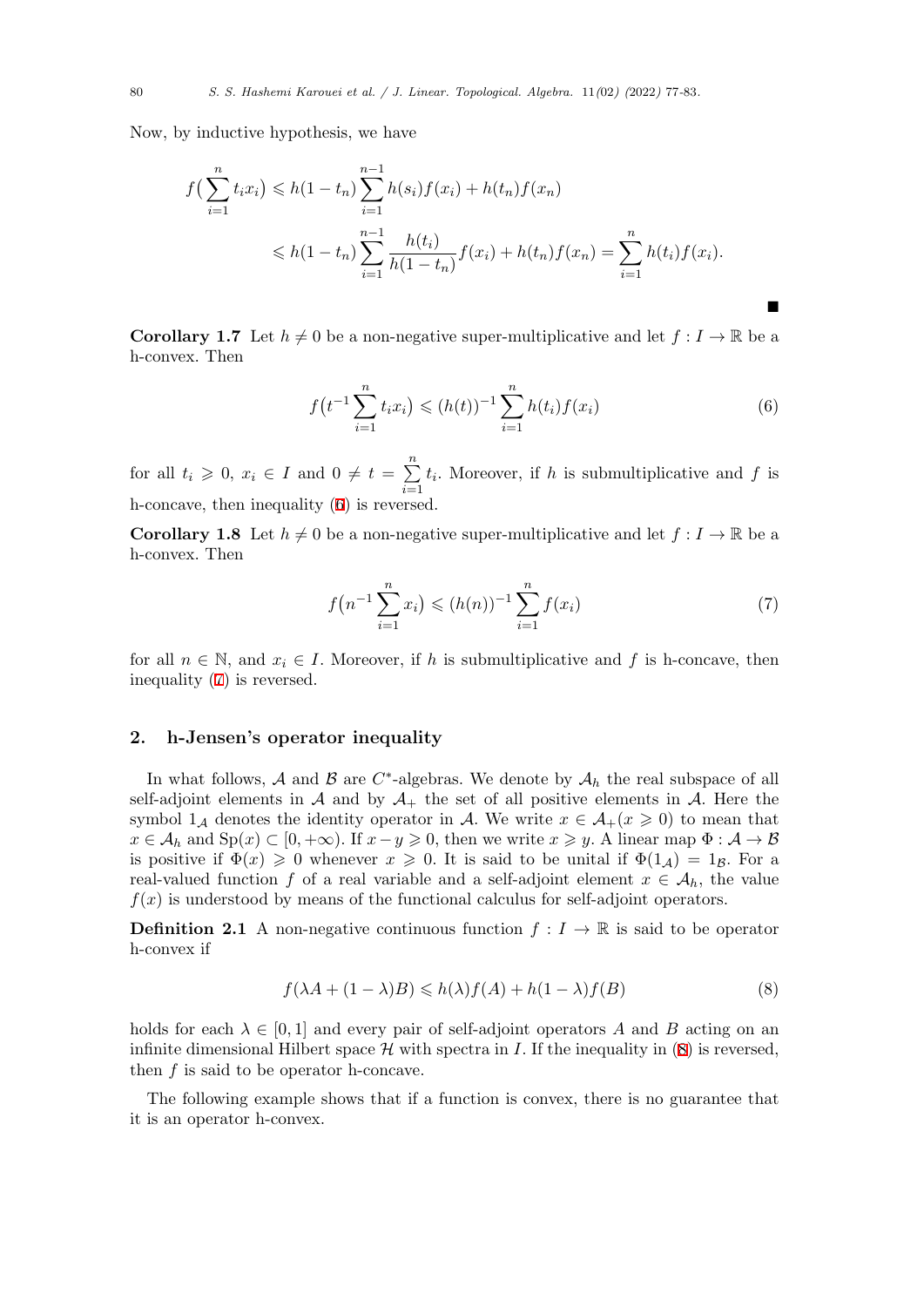*Example* 2.2 Let  $h(t) = t^4$  on [0, 1] and  $f(t) = t^3$  on [0, + $\infty$ ). Then the function *f* is convex but is not operator h-convex. To see this, let

$$
A = \begin{pmatrix} 1 & 1 \\ 1 & 1 \end{pmatrix} \quad \text{and} \quad B = \begin{pmatrix} 3 & 1 \\ 1 & 1 \end{pmatrix}.
$$

Then we have

$$
h(\frac{1}{2})f(A) + h(\frac{1}{2})f(B) - f(\frac{A+B}{2}) = \frac{1}{16}(A^3 + B^3) - (\frac{A+B}{2})^3
$$
  
=  $\frac{1}{8}(\frac{6}{10}),$ 

which is not positive.

<span id="page-4-0"></span>The following theorem shows a generalization of Jensen's operator inequality for the h-convex functions.

**Theorem 2.3** Let *I* be an interval such that  $0 \in I$  and let  $f: I \to \mathbb{R}$  be an operator h-convex function with  $f(0) \leq 0$ . Then  $f(A^*XA) \leq 2h(\frac{1}{2})$  $\frac{1}{2}$ )*A*<sup>\*</sup>*f*(*X*)*A* for all *A* ∈ *B*(*H*) with  $||A|| \le 1$  and all self-adjoint operator  $X \in B(H)$  with spectrum in *I*.

**Proof.** Define the operators  $Y, U, V$  on  $\mathcal{H} \oplus \mathcal{H}$  as follows:

$$
Y = \begin{pmatrix} X & 0 \\ 0 & 0 \end{pmatrix}, \qquad U = \begin{pmatrix} A & B \\ C & -A^* \end{pmatrix}, \qquad V = \begin{pmatrix} A & -B \\ C & A^* \end{pmatrix},
$$

where  $B = (1 - AA^*)^{\frac{1}{2}}$  and  $C = (1 - A^*A)^{\frac{1}{2}}$ . Then *U* and *V* are unitaries and we obtain

$$
U^*YU = \begin{pmatrix} A^*XA & A^*XB \\ BXA & BXB \end{pmatrix}, \qquad V^*YV = \begin{pmatrix} A^*XA - A^*XB \\ -BXA & BXB \end{pmatrix}.
$$

Now, from the operator h-convexity *f* we have

$$
\begin{aligned}\n\left(\begin{array}{c}\nf(A^*XA) & 0 \\
0 & f(BXB)\n\end{array}\right) &= f\left(\begin{array}{c}\nA^*XA & 0 \\
0 & BXB\n\end{array}\right) = f\left(\frac{1}{2}U^*YU + \frac{1}{2}V^*YV\right) \\
&\leq h\left(\frac{1}{2}\right)f(U^*YU) + h\left(\frac{1}{2}\right)f(V^*YV) \\
&= h\left(\frac{1}{2}\right)U^*f(Y)U + h\left(\frac{1}{2}\right)V^*f(Y)V \\
&= h\left(\frac{1}{2}\right)U^*\left(\begin{array}{c}\nf(X) & 0 \\
0 & f(0)\n\end{array}\right)U + h\left(\frac{1}{2}\right)V^*\left(\begin{array}{c}\nf(X) & 0 \\
0 & f(0)\n\end{array}\right)V \\
&\leq h\left(\frac{1}{2}\right)U^*\left(\begin{array}{c}\nf(X) & 0 \\
0 & 0\n\end{array}\right)U + h\left(\frac{1}{2}\right)V^*\left(\begin{array}{c}\nf(X) & 0 \\
0 & 0\n\end{array}\right)V \\
&= \left(\begin{array}{c}\n2h\left(\frac{1}{2}\right)A^*f(X)A & 0 \\
0 & 2h\left(\frac{1}{2}\right)Bf(X)B\n\end{array}\right).\n\end{aligned}
$$

In particular, we have  $f(A^*XA) \leq 2h(\frac{1}{2})$  $\frac{1}{2}$ ) $A^* f(X) A$ .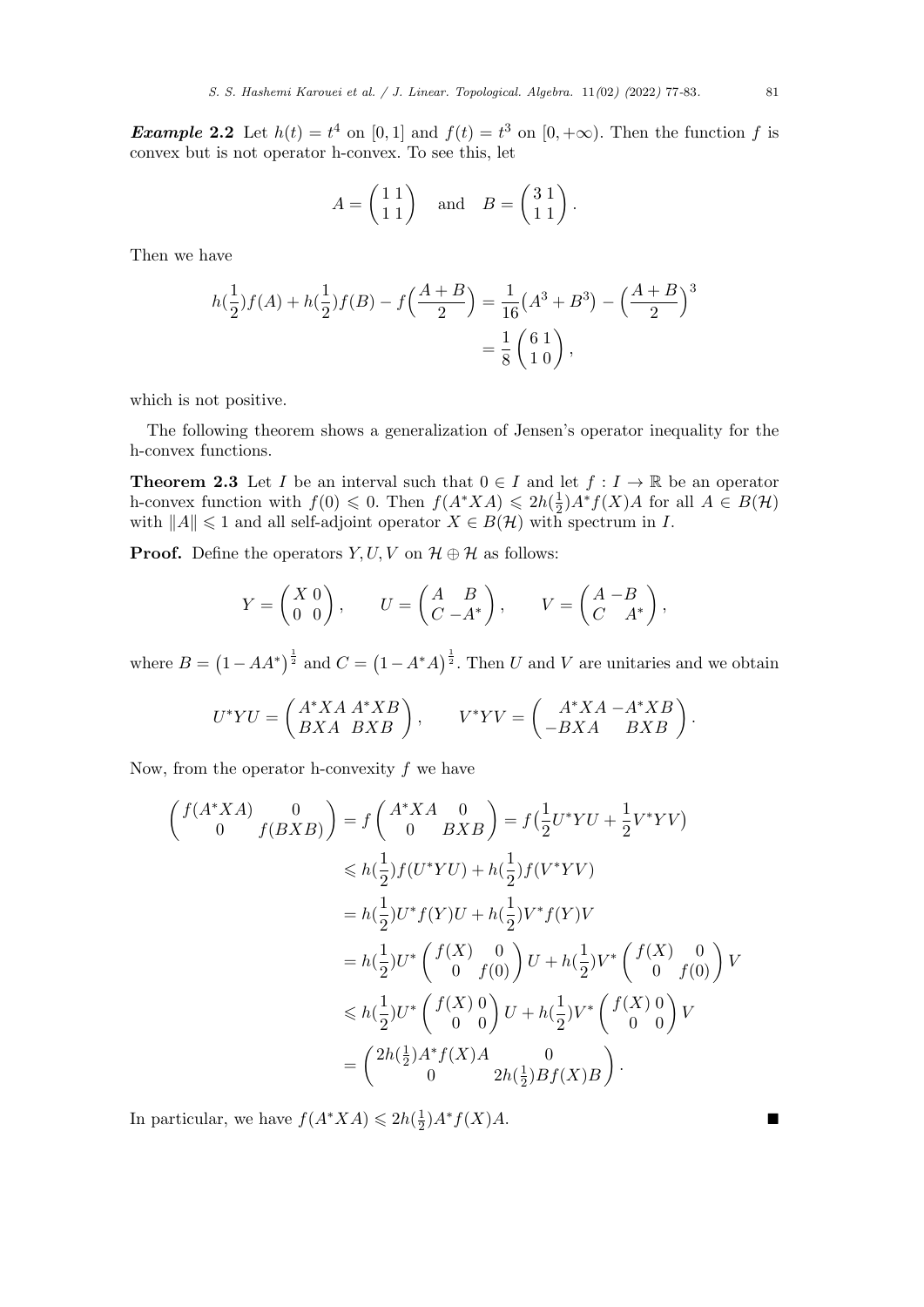**Corollary 2.4** Suppose that all assumptions of Theorem 2.3 hold. Then

$$
f(A^*XA + B^*YB) \le 2h(\frac{1}{2})\left(A^*f(X)A + B^*f(Y)B\right)
$$

for all  $A, B \in B(\mathcal{H})$  with  $A^*A + B^*B \leq 1$  and all self-adjoint operators  $X, Y \in B(\mathcal{H})$ with spectrum in *I*.

**Proof.** Define the operators *C*, *D* on  $\mathcal{H} \oplus \mathcal{H}$  as follows:

$$
C = \begin{pmatrix} A & 0 \\ B & 0 \end{pmatrix} \quad \text{and} \quad D = \begin{pmatrix} X & 0 \\ 0 & Y \end{pmatrix}.
$$

Then  $||C|| \leq 1$  and spectrum *D* is in *I*, so by Theoren 2.3 we obtain

$$
\begin{pmatrix}\nf(A^*XA + B^*YB) & 0 \\
0 & f(0)\n\end{pmatrix} = f\begin{pmatrix}\nA^*XA + B^*YB & 0 \\
0 & 0\n\end{pmatrix}
$$
\n
$$
= f(C^*DC) \le 2h(\frac{1}{2})C^*f(D)C
$$
\n
$$
= 2h(\frac{1}{2})\begin{pmatrix}\nA^*f(X)A + B^*f(Y)B & 0 \\
0 & 0\n\end{pmatrix}
$$

In particular, we deduce the desired inequality.

**Corollary 2.5** Suppose that all assumptions of Theorem 2.3 hold. Then

$$
f(\sum_{i=1}^{N} A_i^* X_i A_i) \leq 2h(\frac{1}{2}) \sum_{i=1}^{N} A_i^* f(X_i) A_i, \quad (N \in \mathbb{N})
$$

for all  $\{A_i\}_{i=1}^N \subset B(\mathcal{H})$  with  $\sum^N$ *i*=1  $A_i^* A_i \leq 1$  and all self-adjoint operators  $\{A_i\}_{i=1}^N \subset B(\mathcal{H})$ with spectrum in *I*.

**Corollary 2.6** Suppose that all assumptions of Theorem 2.3 hold. Then  $f(PXP) \leq$  $2h(\frac{1}{2})$  $\frac{1}{2}$ )*Pf*(*X*)*P* for all projection  $P \in B(H)$  and each self-adjoint operator  $X \in B(H)$ with spectrum in *I*.

**Corollary 2.7** Let  $f: I \to \mathbb{R}$  be an operator h-convex fu[nctio](#page-4-0)n with  $0 \in I$ ,  $f(0) \leq 0$ . Let *A* be a *C*<sup>\*</sup>-algebra, and  $\pi$  :  $A \to B(\mathcal{H})$  be a positive, linear contraction on *A*. Then  $f(\pi(x)) \leq 2h(\frac{1}{2})$  $\frac{1}{2}$ ) $\pi(f(x))$  for each self-adjoint operator  $x \in \mathcal{A}$  with spectrum in *I*.

**Proof.** Restricting  $\pi$  to the commutative  $C^*$ -algebra generated by *x*. According to Stinespring's decomposition theorem [9], there is a *\**-homomorphism  $\rho : A \rightarrow B(K)$  on a Hilbert space  $K$  and an operator  $A \in B(H, K)$  with  $||A|| \leq 1$  such that  $\pi(x) = A^* \rho(x) A$ for all  $x \in A$ . By extending Theorem 2.3 to this situation (for example by making a similar argument on  $\mathcal{H} \oplus \mathcal{K}$  we obtain

$$
f(\pi(x)) = f(A^*\rho(x)A) \le 2h(\frac{1}{2})A^*f(\rho(x))A = 2h(\frac{1}{2})A^*\rho(f(x))A = 2h(\frac{1}{2})\pi(f(x))
$$

for all self-adjoint operator  $x \in A$ .

*.*